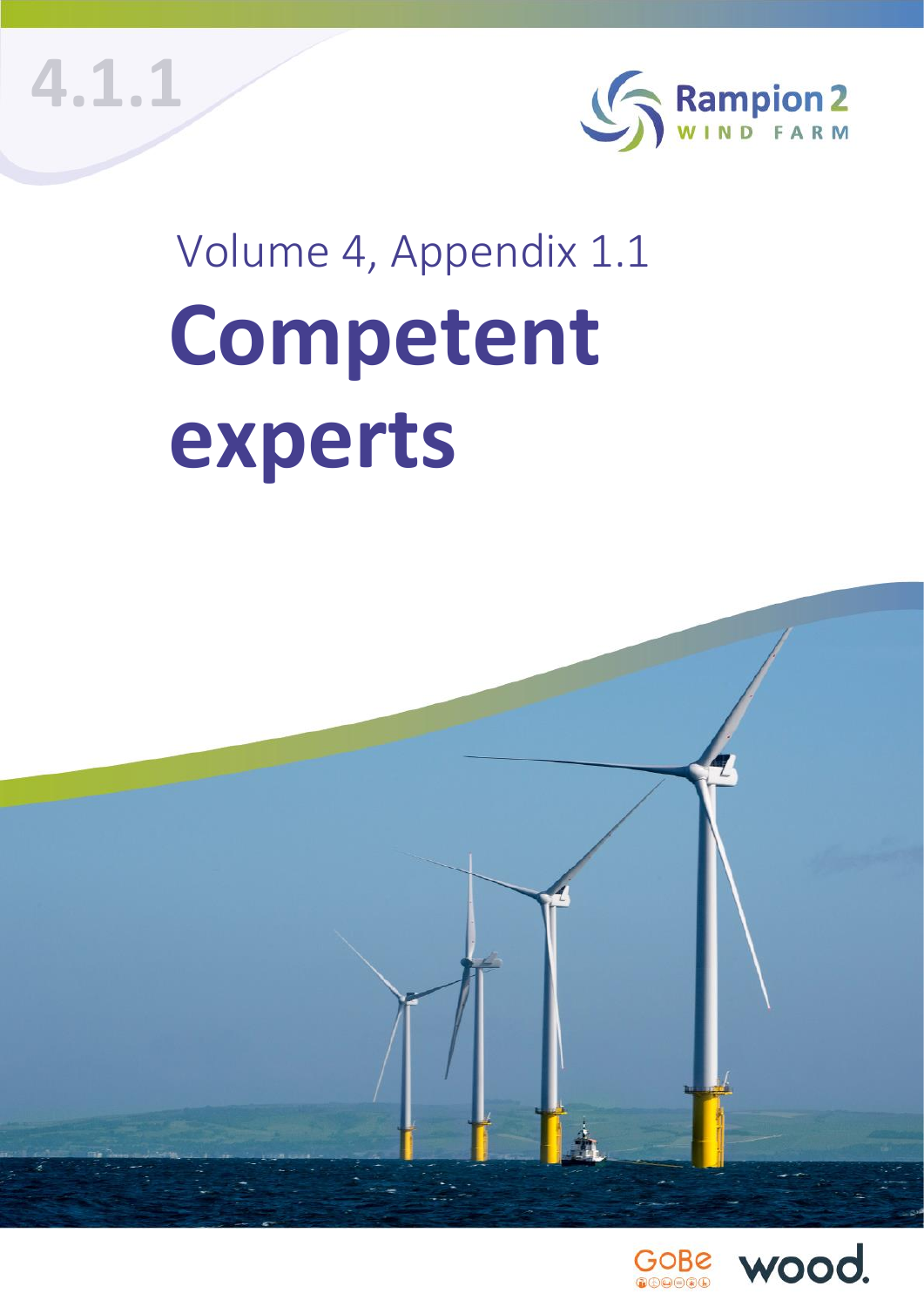



## **Contents**

| 1. | <b>Competent experts</b>                         |               |
|----|--------------------------------------------------|---------------|
|    | Table 1-1 Competent experts involved in the PEIR | $\mathcal{P}$ |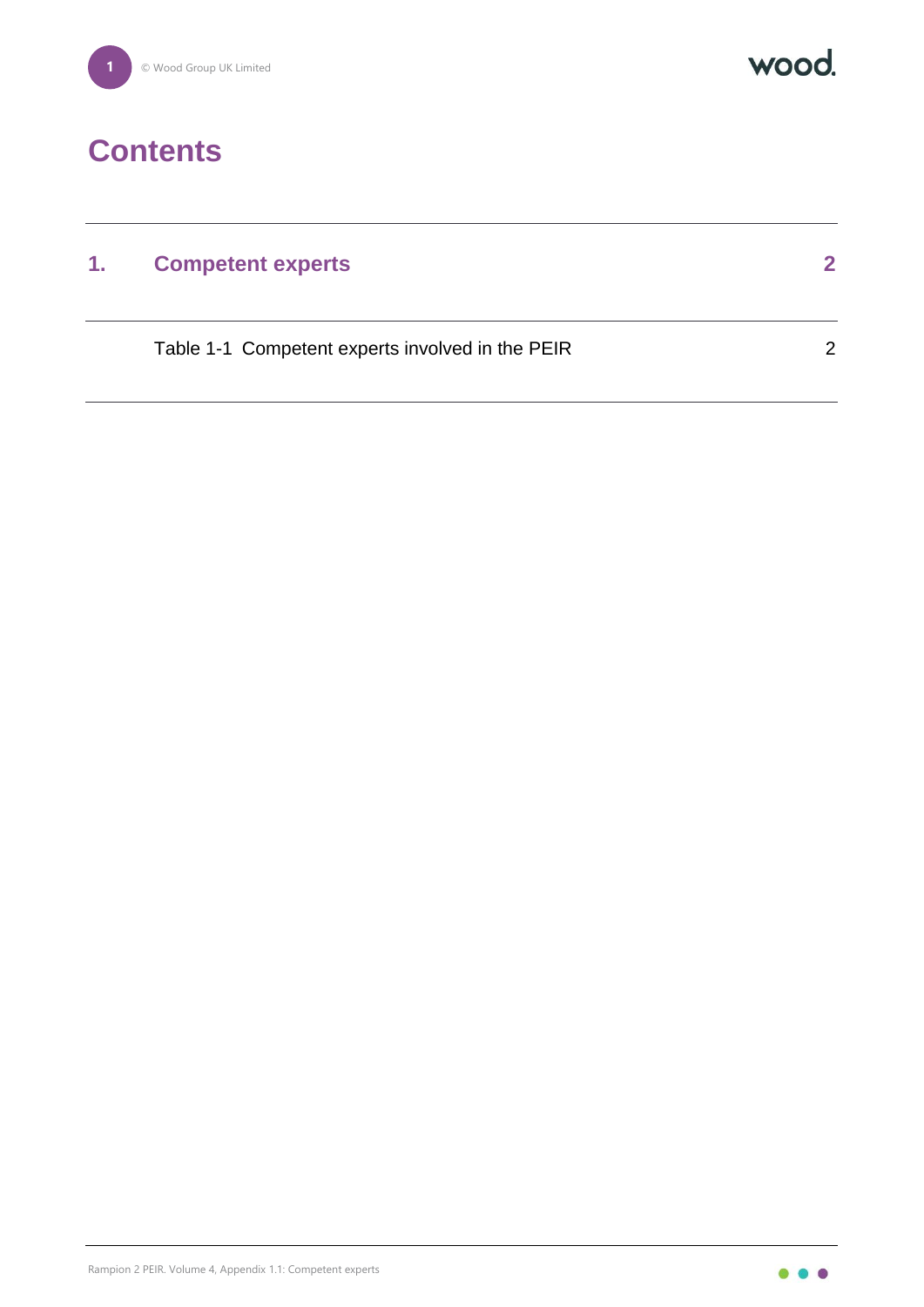MOOO

## <span id="page-2-0"></span>**1. Competent experts**

- 1.1.1 Competent persons involved in the preparation of this Preliminary Environmental Information Report (PEIR) are listed in the table below. The second column of this table includes three categories of staff, with different levels of responsibility:
	- technical reviewer;
	- main author; and
	- ⚫ sub-author/contributor.

## Table 1-1 Competent experts involved in the PEIR

| <b>Topic</b>                                           | <b>Responsibility</b>                    | Name of<br>company | <b>Qualifications / competencies</b><br>of author                                                                                                                           |
|--------------------------------------------------------|------------------------------------------|--------------------|-----------------------------------------------------------------------------------------------------------------------------------------------------------------------------|
| <b>Chapter 1:</b><br><b>Introduction</b>               | Main author                              | Wood               | <b>BSc Marine Biology, MSc</b><br>Environmental Management,<br>PIEMA. Over 3 years of<br>experience in EIA.                                                                 |
|                                                        | <b>Technical</b><br>reviewer             | Wood               | BSc, PIEMA. Over 18 years of<br>experience in EIA, including<br>complex UK and International<br>infrastructure, renewables and oil<br>and gas projects.                     |
| <b>Chapter 2: Policy</b><br>and legislative<br>context | Main author                              | Wood               | <b>MSc Sustainability and</b><br>Consultancy, B.B.S. Over 1 year<br>of experience in EIA.                                                                                   |
|                                                        | <b>Technical</b><br>reviewer             | Wood               | BSc, PIEMA. Over 18 years of<br>experience in EIA, including<br>complex UK and International<br>infrastructure, renewables and oil<br>and gas projects.                     |
|                                                        | <b>Technical</b><br>reviewer             | Wood               | BSc Geography, MDC Town and<br>Regional Planning. Over 15 years'<br>experience in planning profession,<br>including multiple complex UK<br>infrastructure and DCO projects. |
| <b>Chapter 3:</b><br><b>Alternatives</b>               | Main author<br>and Technical<br>reviewer | Wood               | BSc, PIEMA. Over 18 years of<br>experience in EIA, including<br>complex UK and International                                                                                |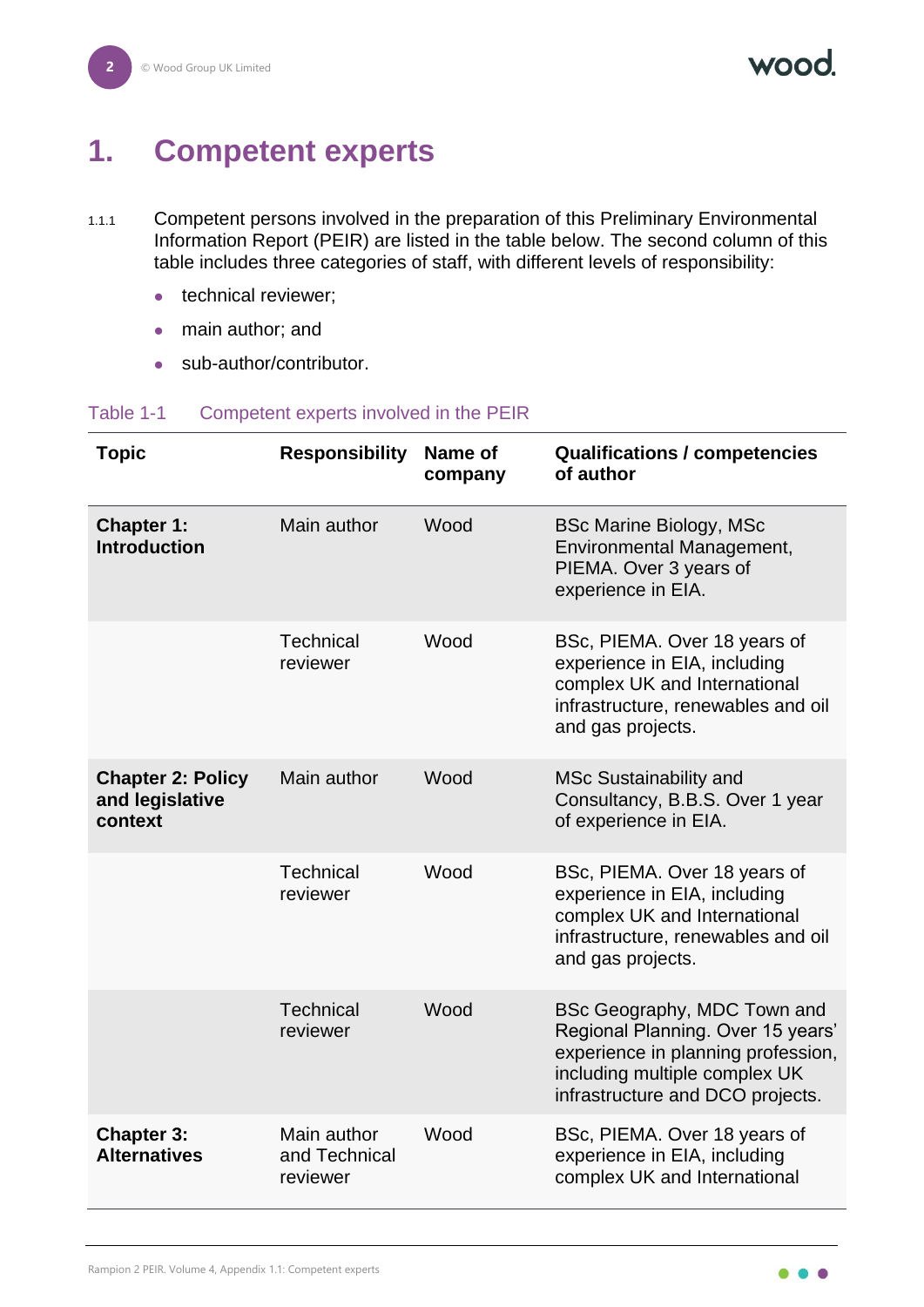

| Topic                                              | <b>Responsibility</b>        | Name of<br>company | <b>Qualifications / competencies</b><br>of author                                                                                                                                                                                                                                                                 |
|----------------------------------------------------|------------------------------|--------------------|-------------------------------------------------------------------------------------------------------------------------------------------------------------------------------------------------------------------------------------------------------------------------------------------------------------------|
|                                                    |                              |                    | infrastructure, renewables and oil<br>and gas projects.                                                                                                                                                                                                                                                           |
| <b>Chapter 4: The</b><br>proposed<br>development   | Main author                  | Wood               | <b>Chartered Environmentalist,</b><br>MIEMA, Msc, MA (Hons). Over 8<br>years of professional coastal and<br>marine development and<br>conservation experience in the<br>UK and internationally, across<br>government, private and NGO<br>sectors.                                                                 |
|                                                    | <b>Technical</b><br>reviewer | Wood               | BSc Geography, and MSc<br><b>Environmental Assessment and</b><br>Management. Full member of<br>IEMA. 27 years of EIA experience<br>in the UK and EMEA. Leads<br>teams of technical experts on<br>complex, high-profile EIA projects<br>across a variety of sectors<br>through all the major consenting<br>routes. |
|                                                    | <b>Technical</b><br>reviewer | Wood               | BSc, PIEMA. Over 18 years of<br>experience in EIA, including<br>complex UK and International<br>infrastructure, renewables and oil<br>and gas projects.                                                                                                                                                           |
| <b>Chapter 5:</b><br>Approach to the<br><b>EIA</b> | Main author                  | Wood               | BSc (Hons), PIEMA. Five years of<br>experience in EIA including major<br>infrastructure projects in the UK<br>aviation, nuclear and renewables<br>industries.                                                                                                                                                     |
|                                                    | <b>Technical</b><br>reviewer | Wood               | BSc, PIEMA. Over 18 years of<br>experience in EIA, including<br>complex UK and International<br>infrastructure, renewables and oil<br>and gas projects.                                                                                                                                                           |
| <b>Chapter 6: Coastal</b><br>processes             | Main author                  | <b>ABPmer</b>      | <b>BSc Oceanography with Physical</b><br>Geography, PhD Sediment<br>Dynamics, further 16 years in<br>academia and consultancy,<br>involved in EIA for more than 10<br>OWFs in UK.                                                                                                                                 |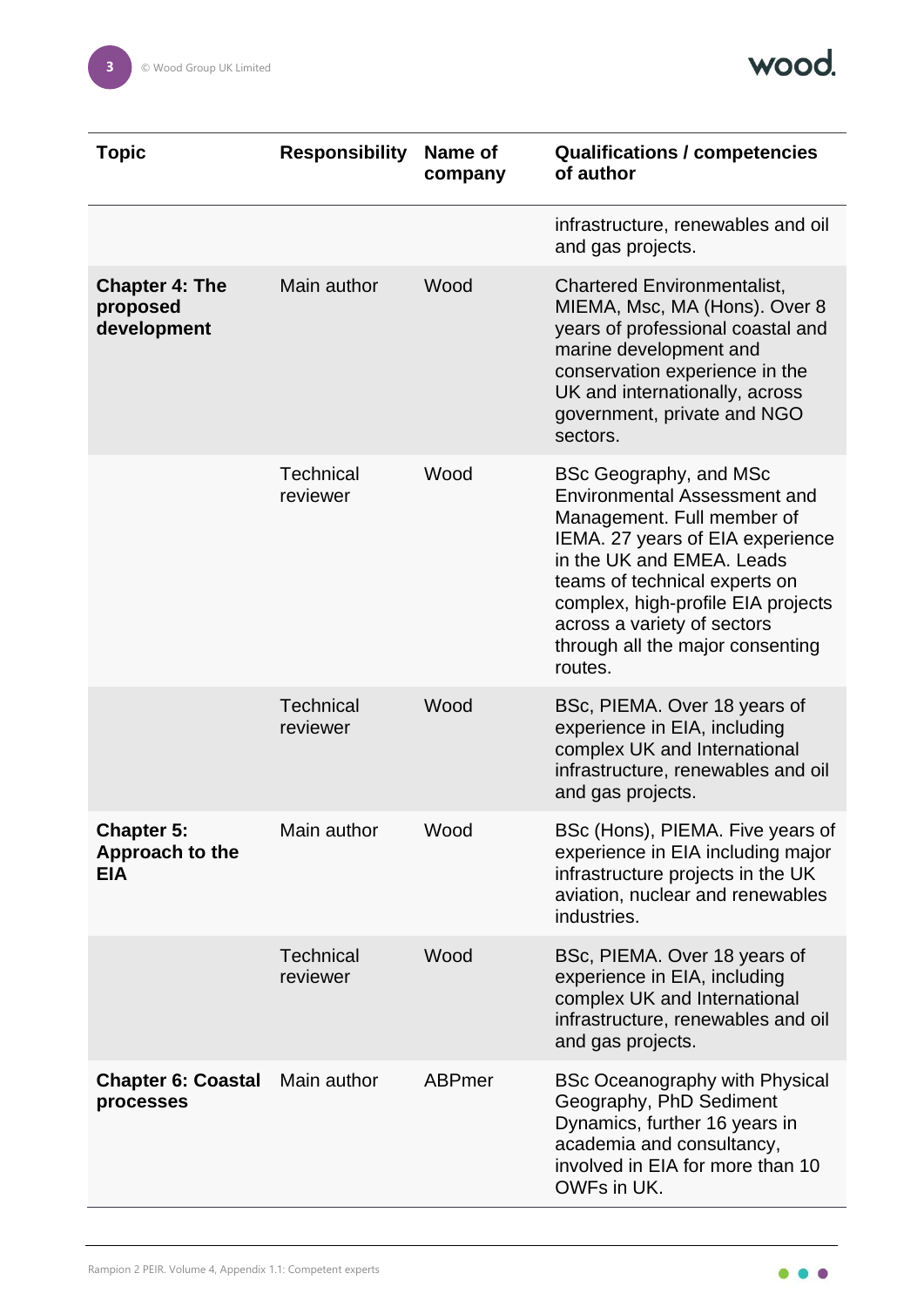

| <b>Topic</b>                                                    | <b>Responsibility</b>        | Name of<br>company         | <b>Qualifications / competencies</b><br>of author                                                                                                                                                                                                                                                                       |
|-----------------------------------------------------------------|------------------------------|----------------------------|-------------------------------------------------------------------------------------------------------------------------------------------------------------------------------------------------------------------------------------------------------------------------------------------------------------------------|
|                                                                 | <b>Technical</b><br>reviewer | GoBe<br><b>Consultants</b> | BSc Biology. Over 25 years'<br>experience in marine<br>environmental consultancy                                                                                                                                                                                                                                        |
| <b>Chapter 7: Other</b><br>marine users                         | <b>Main Author</b>           | GoBe<br>Consultants        | <b>Environmental Science, MSc</b><br><b>Environmental Consultancy. Over</b><br>one year of experience in marine<br>environmental consultancy.                                                                                                                                                                           |
|                                                                 | <b>Technical</b><br>reviewer | GoBe<br>Consultants        | BSc Biology. Over 25 years'<br>experience in marine<br>environmental consultancy                                                                                                                                                                                                                                        |
| <b>Chapter 8: Fish</b><br>and shellfish<br>ecology              | Main Author                  | GoBe<br>Consultants        | <b>BSc Marine Biology, MSc Marine</b><br>Science. Over one year of<br>experience in marine<br>environmental consultancy                                                                                                                                                                                                 |
|                                                                 | Sub-author                   | GoBe<br><b>Consultants</b> | <b>BSc Marine Biology, MSc</b><br>Environmental Technology. Over<br>12 years' experience in marine<br>and coastal survey and impact<br>assessment.                                                                                                                                                                      |
|                                                                 | <b>Technical</b><br>reviewer | GoBe<br>Consultants        | BSc Biology. Over 25 years'<br>experience in marine<br>environmental consultancy                                                                                                                                                                                                                                        |
| <b>Chapter 9: Benthic</b><br>subtidal and<br>intertidal ecology | Main author                  | GoBe<br><b>Consultants</b> | <b>BSc Marine Biology, MSc</b><br><b>Environmental Consultancy. Over</b><br>10 years' experience working in<br>the fields of subtidal and intertidal<br>consultancy and has a sound<br>working knowledge of the<br>Rampion site having worked with<br>E.ON on this project during the<br>post consent compliance phase. |
|                                                                 | Sub-author                   | GoBe<br>Consultants        | <b>BSc Marine Biology and Coastal</b><br>Ecology, MSc Environmental<br>Consultancy. Over 10 years'<br>experience working in the fields of<br>subtidal and intertidal<br>consultancy.                                                                                                                                    |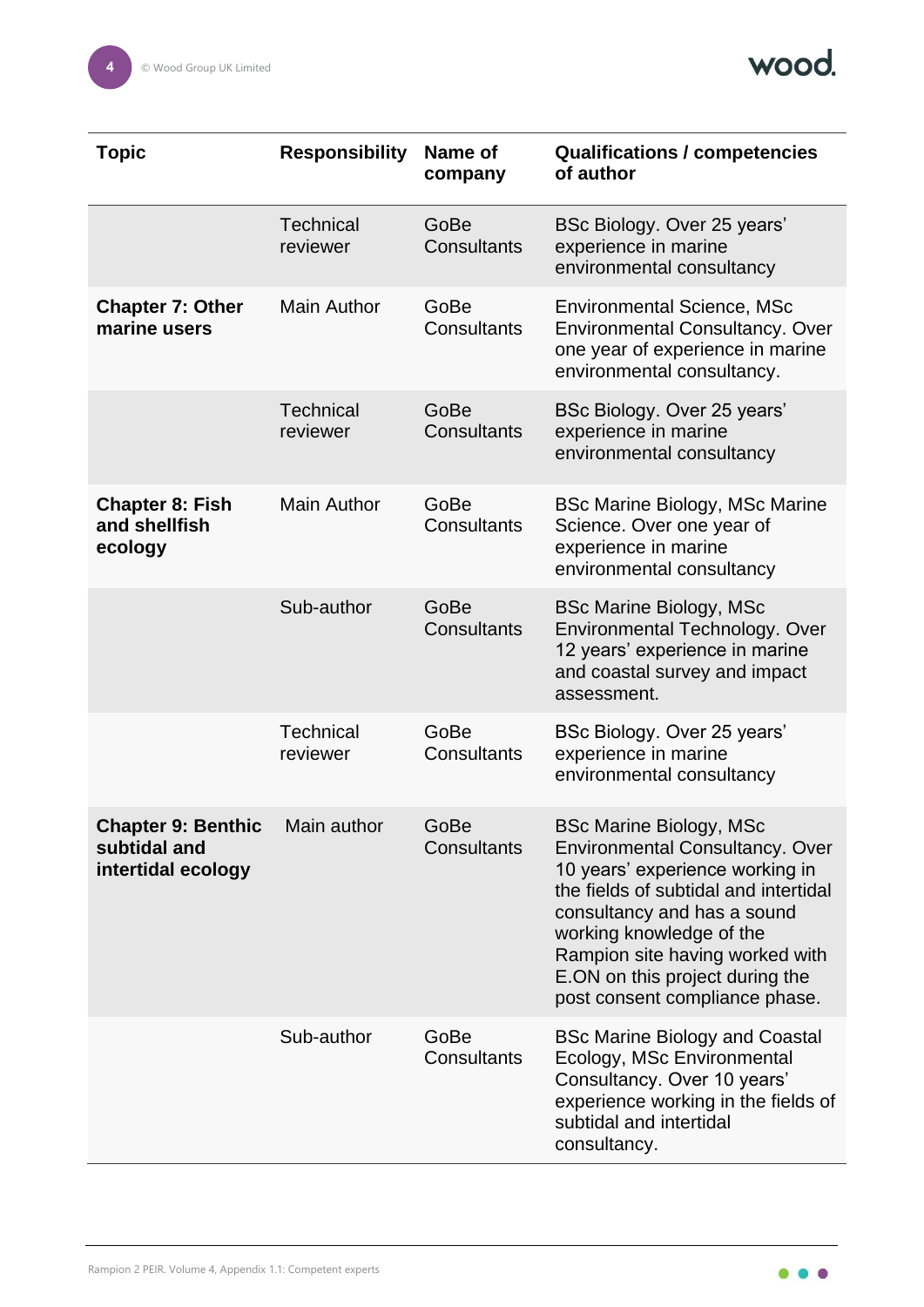

| Topic                                                       | <b>Responsibility</b>        | Name of<br>company                            | <b>Qualifications / competencies</b><br>of author                                                                                                                                                                                                                                            |
|-------------------------------------------------------------|------------------------------|-----------------------------------------------|----------------------------------------------------------------------------------------------------------------------------------------------------------------------------------------------------------------------------------------------------------------------------------------------|
|                                                             | <b>Technical</b><br>reviewer | GoBe<br>Consultants                           | BSc Biology. Over 25 years'<br>experience in marine<br>environmental consultancy                                                                                                                                                                                                             |
| <b>Chapter 10:</b><br><b>Commercial</b><br><b>Fisheries</b> | Main author                  | Poseidon<br>Aquatic<br>Resource<br>Management | <b>BA Geography, MSc Tropical</b><br>Coastal Management, Pg Cert<br>Environmental Management.<br>Over 14 years' experience in<br>marine environmental<br>consultancy.                                                                                                                        |
|                                                             | <b>Technical</b><br>reviewer | Poseidon<br>Aquatic<br>Resource<br>Management | <b>BSc Marine Biology, BEng</b><br><b>Chemical Engineering. Over 14</b><br>years' experience in marine<br>environmental consultancy.                                                                                                                                                         |
| <b>Chapter 11:</b><br><b>Marine mammals</b>                 | Main author                  | GoBe<br>Consultants                           | <b>BSc Marine Biology, MSc</b><br>Environmental Consultancy. Over<br>10 years' experience working in<br>marine ecological consultancy<br>and has a sound working<br>knowledge of the Rampion site<br>having worked with E.ON on this<br>project during the post consent<br>compliance phase. |
|                                                             | <b>Technical</b><br>reviewer | GoBe<br>Consultants                           | BSc Biology. Over 25 years'<br>experience in marine<br>environmental consultancy                                                                                                                                                                                                             |
| <b>Chapter 12:</b><br><b>Offshore</b><br>ornithology        | Main author                  | <b>APEM Ltd</b>                               | BA Natural Sciences, MA (Cantab),<br>PhD Conservation Science. Two<br>years' professional experience in<br>environmental sector.                                                                                                                                                             |
|                                                             | <b>Technical</b><br>reviewer | GoBe<br>Consultants                           | BSc Biology. Over 25 years'<br>experience in marine<br>environmental consultancy.                                                                                                                                                                                                            |
| <b>Chapter 13:</b><br><b>Shipping and</b><br>navigation     | Main author                  | Anatec Ltd                                    | Multiple industry qualifications<br>and a BSc in Shipping Operations<br>combined with over 21 years'<br>experience within the maritime<br>industry dealing with port and<br>vessel operations. The last 12<br>years have been dedicated to<br>undertaking Navigation Risk                    |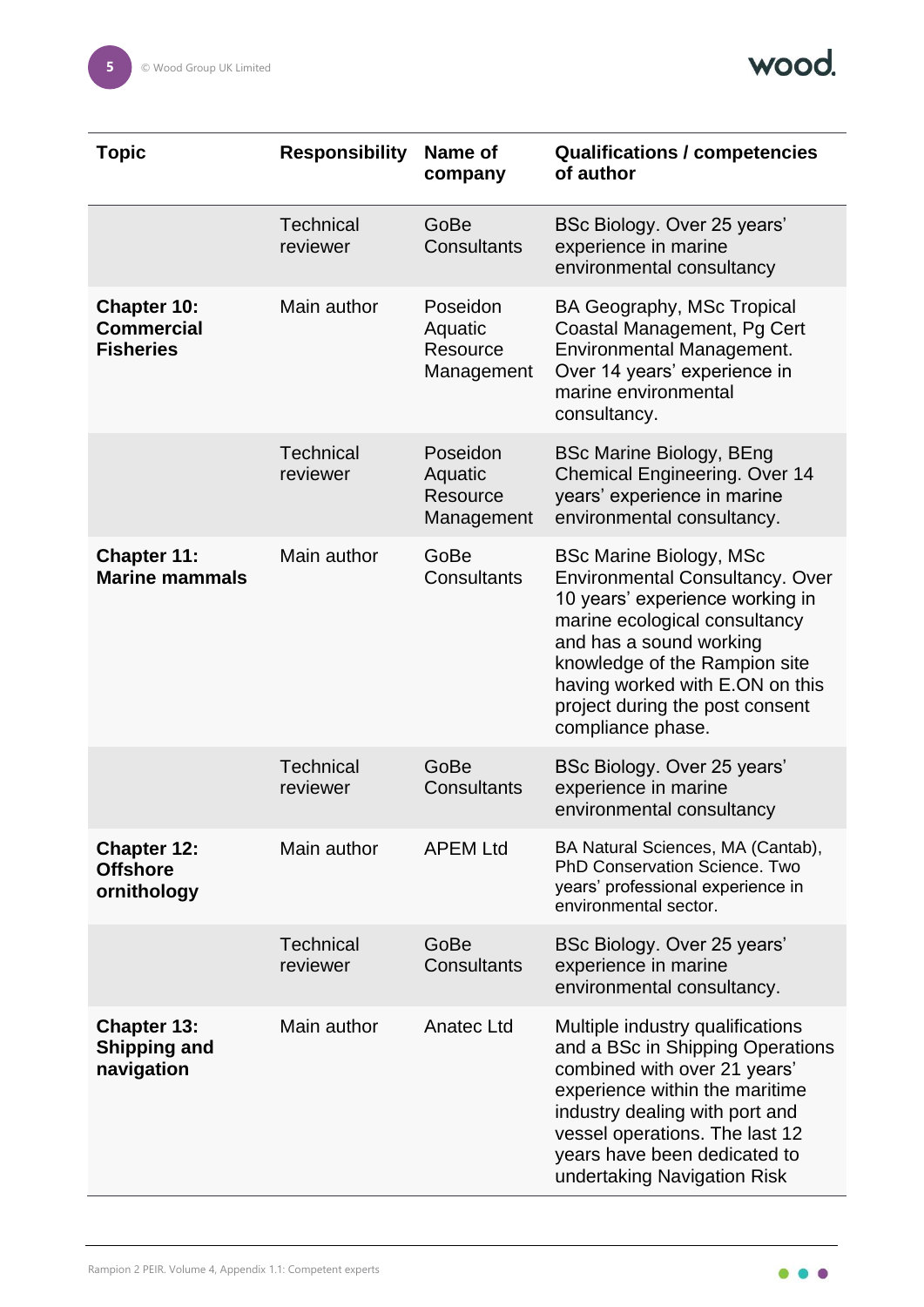

| Topic                                                      | <b>Responsibility</b>        | Name of<br>company               | <b>Qualifications / competencies</b><br>of author                                                                                                                                                                                                                                                   |
|------------------------------------------------------------|------------------------------|----------------------------------|-----------------------------------------------------------------------------------------------------------------------------------------------------------------------------------------------------------------------------------------------------------------------------------------------------|
|                                                            |                              |                                  | <b>Assessments for Offshore</b><br>Renewable Energy Installations.                                                                                                                                                                                                                                  |
|                                                            | <b>Technical</b><br>reviewer | GoBe<br>Consultants              | BSc Biology. Over 25 years'<br>experience in marine<br>environmental consultancy.                                                                                                                                                                                                                   |
| <b>Chapter 14: Nature</b><br>conservation                  | Main author                  | GoBe<br>Consultants              | <b>BSc Marine Biology, MSc</b><br><b>Environmental Consultancy. Over</b><br>10 years' experience working in<br>marine ecological consultancy<br>and has a sound working<br>knowledge of the Rampion site<br>having worked with E.ON on this<br>project during the post consent<br>compliance phase. |
|                                                            | Sub-author                   | GoBe<br>Consultants              | <b>BSc Marine Biology and Coastal</b><br>Ecology, MSc Environmental<br>Consultancy. Over 10 years'<br>experience working in marine<br>ecological consultancy.                                                                                                                                       |
|                                                            | <b>Technical</b><br>reviewer | GoBe<br>Consultants              | BSc Biology. Over 25 years'<br>experience in marine<br>environmental consultancy.                                                                                                                                                                                                                   |
| <b>Chapter 15: Civil</b><br>and military<br>aviation       | Main author                  | <b>Cyrrus Ltd</b>                | Over 30 years' experience in the<br>Air Traffic Management (ATM)<br>industry. Aviation consultant<br>specialising in aviation support to<br>airports, airport developers and<br>air navigation service providers                                                                                    |
|                                                            | <b>Technical</b><br>reviewer | GoBe<br>Consultants              | BSc Biology. Over 25 years'<br>experience in marine<br>environmental consultancy.                                                                                                                                                                                                                   |
| <b>Chapter 16:</b><br>Seascape,<br>landscape and<br>visual | Main author                  | Optimised<br>Environments<br>Ltd | <b>MA Hons Landscape Planning</b><br>and Management. Chartered<br>Member of the Landscape<br>Institute Architect (CMLI). Over 19<br>years' experience working in<br>landscape and visual impact<br>assessment (LVIA) consultancy                                                                    |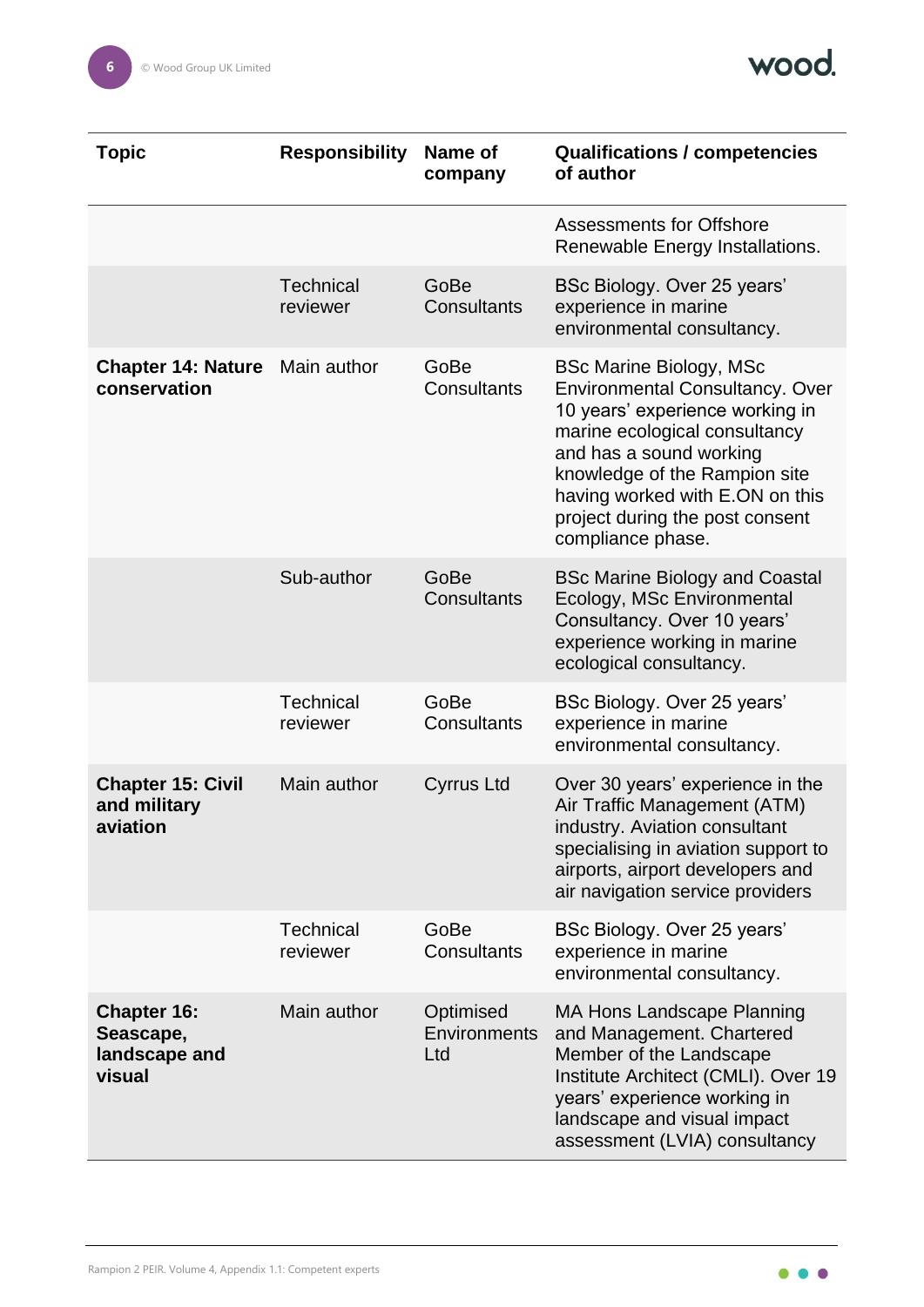

| Topic                                              | <b>Responsibility</b>        | Name of<br>company             | <b>Qualifications / competencies</b><br>of author                                                                                                                                                                                                                               |
|----------------------------------------------------|------------------------------|--------------------------------|---------------------------------------------------------------------------------------------------------------------------------------------------------------------------------------------------------------------------------------------------------------------------------|
|                                                    | <b>Technical</b><br>reviewer | GoBe<br>Consultants            | BSc Biology. Over 25 years'<br>experience in marine<br>environmental consultancy.                                                                                                                                                                                               |
| <b>Chapter 17:</b><br><b>Marine</b><br>archaeology | Main author                  | <b>Maritime</b><br>Archaeology | BA, MA, Maritime Archaeologist<br>with 15 years of experience of<br><b>Environmental Impact</b><br><b>Assessments and Offshore Wind</b><br>Farms in UK waters.                                                                                                                  |
|                                                    | Sub-author                   | Maritime<br>Archaeology        | BA, MSc, Maritime Archaeologist<br>with over 5 years of experience of<br>UK marine archaeology.                                                                                                                                                                                 |
|                                                    | <b>Technical</b><br>reviewer | GoBe<br>Consultants            | BSc Biology. Over 25 years'<br>experience in marine<br>environmental consultancy.                                                                                                                                                                                               |
| <b>Chapter 18: Socio-</b><br>economics             | Main authors                 | Hatch<br>Associates<br>Ltd     | MSc Economics. 30 years'<br>experience as a development<br>economist, including assessing<br>the socio-economic of economic<br>infrastructure, energy investments<br>and low carbon transition.                                                                                 |
|                                                    |                              |                                | BA (Hons) Geography, MSc<br>Urban Regeneration. Ten years of<br>experience working in urban<br>economic development and<br>regeneration specialising in socio-<br>economics and impact<br>assessment.                                                                           |
|                                                    |                              |                                | BA Economics & Geography,<br>MSc Urban Regeneration &<br>Development. Two years of<br>experience working in economic<br>development and regeneration.<br>Key areas of work in socio-<br>economic impacts in a planning<br>context and data analysis. RTPI<br>licentiate member. |
|                                                    | Sub-author                   | Hatch<br>Associates<br>Ltd     | B.Sc. (Hons) Ecol. Sci. MIPROW.<br>Full member of Institute of Public<br><b>Rights of Way &amp; Access</b><br>Management since 1991.                                                                                                                                            |
|                                                    |                              |                                |                                                                                                                                                                                                                                                                                 |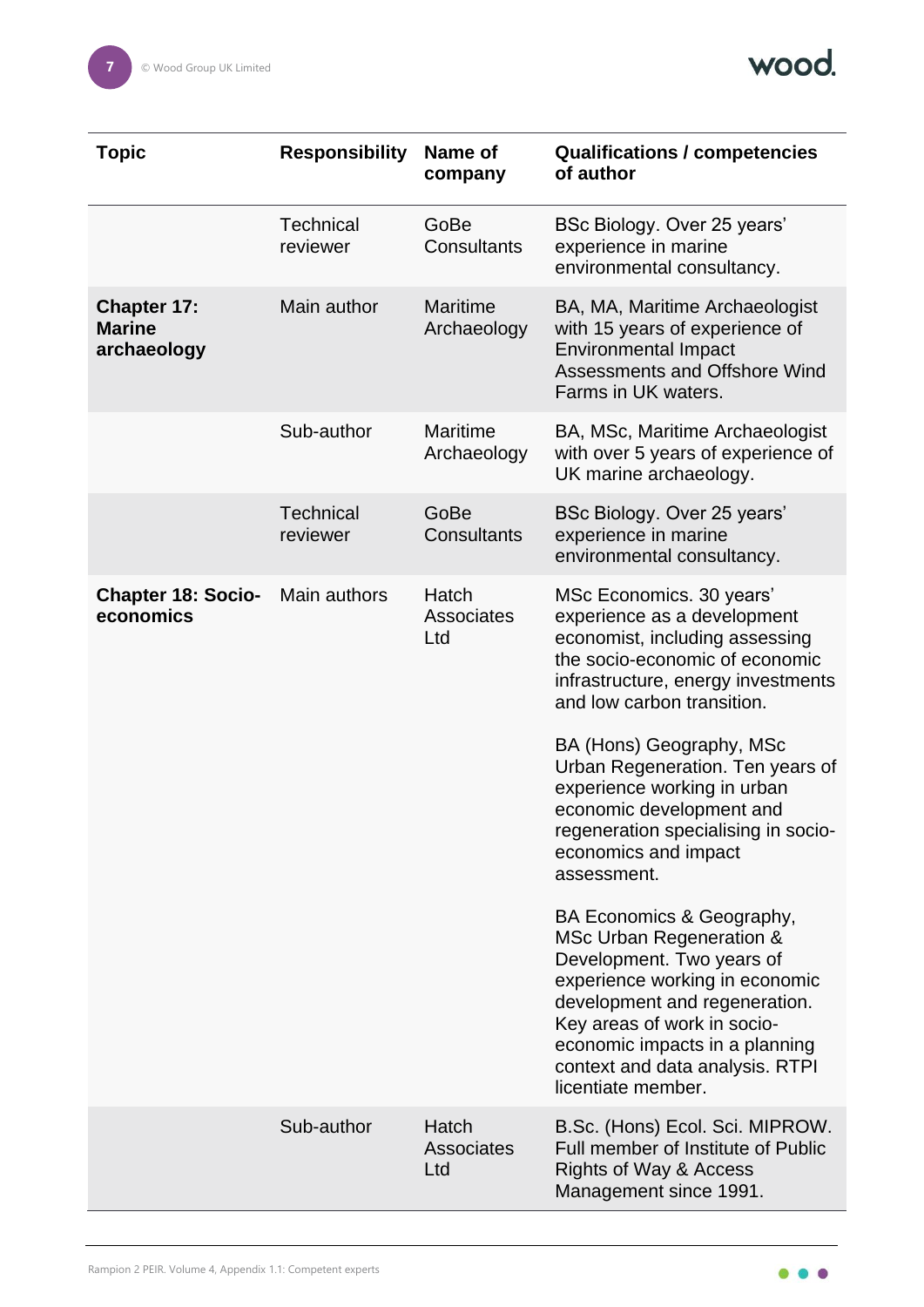

| <b>Topic</b>                                                              | <b>Responsibility</b>        | Name of<br>company                    | <b>Qualifications / competencies</b><br>of author                                                                                                                                                                                   |
|---------------------------------------------------------------------------|------------------------------|---------------------------------------|-------------------------------------------------------------------------------------------------------------------------------------------------------------------------------------------------------------------------------------|
|                                                                           |                              |                                       | Independent environmental<br>consultant since 2000 focusing on<br>countryside access.                                                                                                                                               |
|                                                                           | <b>Technical</b><br>reviewer | GoBe<br>Consultants                   | BSc Biology. Over 25 years'<br>experience in marine<br>environmental consultancy.                                                                                                                                                   |
| <b>Chapter 19:</b><br><b>Landscape and</b><br>visual impact<br>assessment | Main author                  | Wood                                  | <b>Associate Director CMLI</b><br>BA (Hons) Landscape<br>Architecture. Over 15 years of<br>experience in landscape design<br>and visual impact assessment.                                                                          |
|                                                                           | <b>Technical</b><br>reviewer | Wood                                  | <b>Technical Director and Key</b><br><b>Speciality Leader CMLI BA</b><br>(Hons) Landscape Architecture.<br>Over 26 years of experience in<br>landscape design and visual<br>impact assessment.                                      |
| <b>Chapter 20: Air</b><br>quality                                         | Main author                  | Wood                                  | BSc Mathematics with Astronomy,<br><b>MSc Nonlinear Mathematics.</b><br>MIAQM, MIEnvSci. Over 30 years<br>of experience in air quality<br>management.                                                                               |
|                                                                           | <b>Technical</b><br>reviewer | Wood                                  | BSc(Hons), PhD. CEnv, MIAQM,<br>MIEnvSci. Over 30 years of<br>experience in air quality<br>management.                                                                                                                              |
| <b>Chapter 21: Soils</b><br>and agriculture                               | Main author                  | Land<br>Research<br><b>Associates</b> | MSc Soils and Sustainability, 5<br>years' experience as a Soil and<br><b>Land Consultant</b>                                                                                                                                        |
|                                                                           | <b>Technical</b><br>reviewer | Land<br>Research<br><b>Associates</b> | PhD, CSci, MISoilSci, over 15<br>years' experience in the soils and<br>agriculture industry                                                                                                                                         |
|                                                                           | Sub-author                   | Wood                                  | Senior Consultant with 15 years'<br>experience in environmental<br>consultancy specialising in land<br>quality assessment for planning,<br>environmental impact<br>assessment, due diligence, and<br>environmental permitting. IEMA |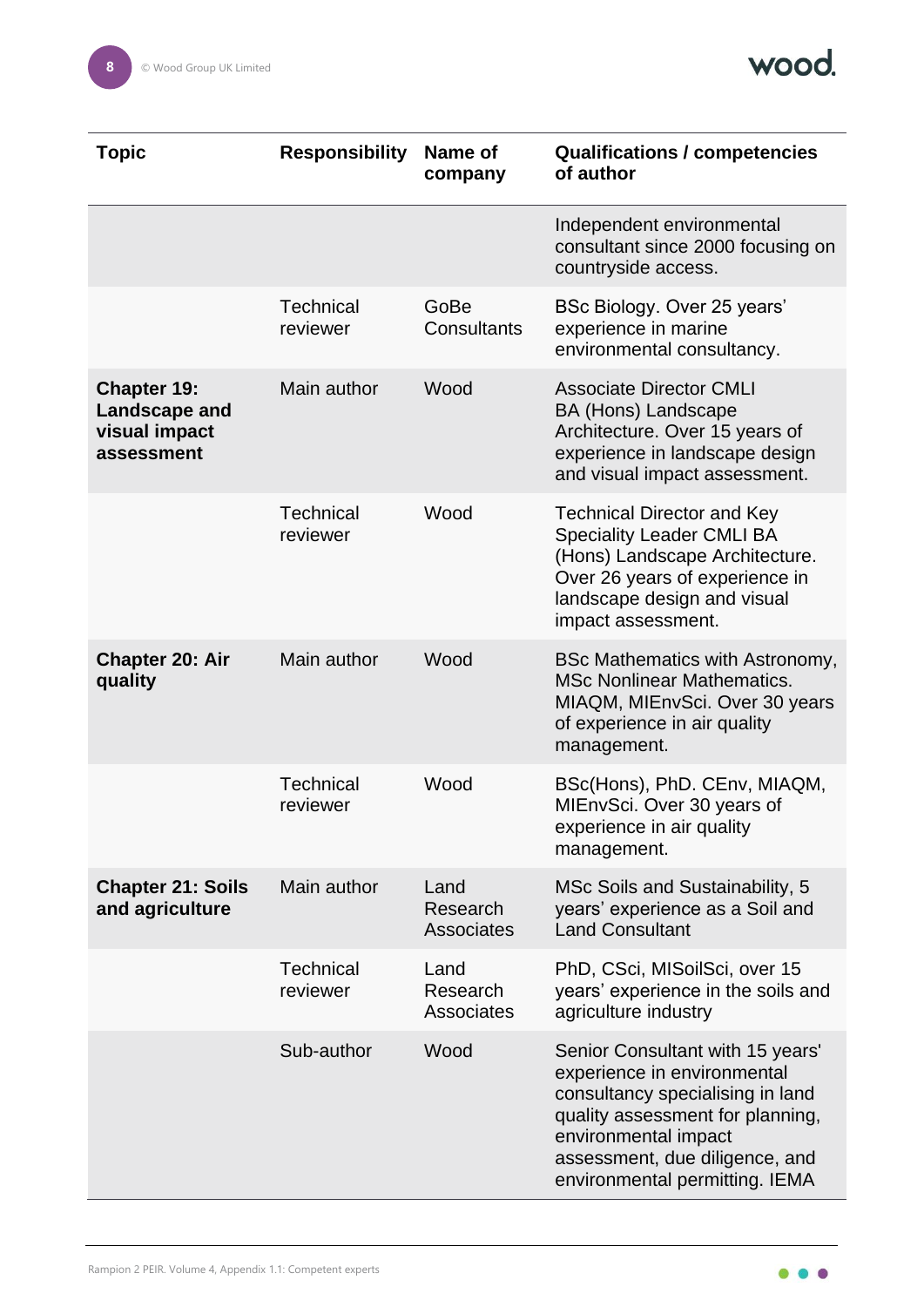

| <b>Topic</b>                                                                   | <b>Responsibility</b>             | Name of<br>company | <b>Qualifications / competencies</b><br>of author                                                                                                                                                                                                                                                              |
|--------------------------------------------------------------------------------|-----------------------------------|--------------------|----------------------------------------------------------------------------------------------------------------------------------------------------------------------------------------------------------------------------------------------------------------------------------------------------------------|
|                                                                                |                                   |                    | <b>Registered Environmental</b><br>practitioner.                                                                                                                                                                                                                                                               |
|                                                                                | <b>Technical</b><br>lead/reviewer | Wood               | <b>Technical Director with over 25</b><br>years' experience in the<br>assessment and management of<br>environmental issues including<br>contaminated land, geology and<br>soils. IEMA Registered<br><b>Environmental Auditor.</b>                                                                              |
| <b>Chapter 22: Noise</b><br>and vibration                                      | Main author                       | Wood               | <b>BSc Physics. MSc Environmental</b><br>Acoustics. Associate Member of<br>the Institute of Acoustics. 3 years<br>of experience.                                                                                                                                                                               |
|                                                                                | Sub-author                        | Wood               | <b>BSc Physics. MSc Acoustics.</b><br>Associate Member of the Institute<br>of Acoustics. 3 years of<br>experience.                                                                                                                                                                                             |
|                                                                                | Sub-author                        | Wood               | BEng Civil Engineering. PhD in<br>Noise and Vibration. Charted<br>Engineer. Member of Institute of<br><b>Mechanical Engineers and</b><br>Institute of Acoustics. 9 years of<br>experience.                                                                                                                     |
|                                                                                | <b>Technical</b><br>reviewer      | Wood               | <b>MSC Environmental</b><br>Management, PDip Acoustics and<br>Noise Control, Member of Institute<br>of Acoustics. 15 years' experience                                                                                                                                                                         |
| <b>Chapter 23:</b><br><b>Terrestrial ecology</b><br>and nature<br>conservation | Main author                       | Wood               | BSc(hons) Biology. MSc Wildlife<br>Management and Conservation.<br>PhD Ecology. Over 16 years of<br>experience in ecological<br>consultancy including Ecological<br><b>Impact Assessment, Habitats</b><br><b>Regulations Assessment,</b><br><b>Biodiversity Net Gain assessment</b><br>and wildlife licensing. |
|                                                                                | Sub-author                        | Wood               | <b>BSc(hons) Environmental</b><br>Science. MSc Biodiversity and<br>Conservation. Over 6 years of<br>experience in ecological                                                                                                                                                                                   |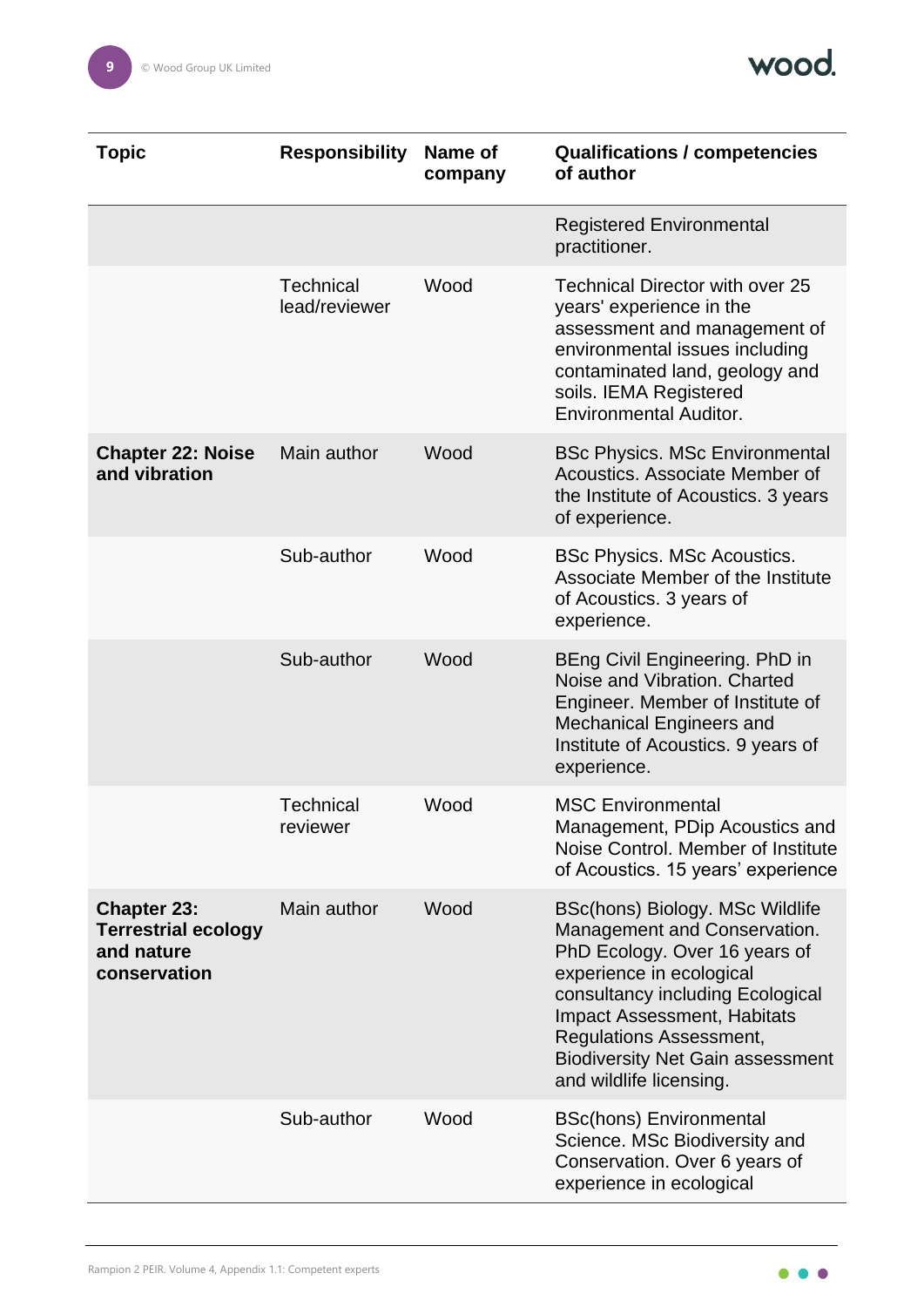

| <b>Topic</b>                                   | <b>Responsibility</b>        | Name of<br>company | <b>Qualifications / competencies</b><br>of author                                                                                                                                                                                                                                                                                                                                                   |
|------------------------------------------------|------------------------------|--------------------|-----------------------------------------------------------------------------------------------------------------------------------------------------------------------------------------------------------------------------------------------------------------------------------------------------------------------------------------------------------------------------------------------------|
|                                                |                              |                    | consultancy including Preliminary<br>Ecological Appraisal, planning<br>and implementation of field survey<br>programmes and Ecological<br>Impact Assessment.                                                                                                                                                                                                                                        |
|                                                | <b>Technical</b><br>reviewer | Wood               | BSc (hons) Biology and<br><b>Environmental Resources, MSc</b><br><b>Environmental Assessment and</b><br>Management. UK Ecology Team<br>Lead with over 17 years'<br>experience in ecological<br>consultancy including ecological<br>survey design and assessment<br>(EcIA), ecological mitigation and<br>compensation design and<br>implementation and wildlife<br>licensing and legislative advice. |
| <b>Chapter 24:</b><br><b>Transport</b>         | Main author                  | Wood               | BA (Hons), Geography/Planning.<br>Over 15 years of experience in<br>transport planning for a wide<br>range of development schemes<br>including several power and DCO<br>projects. Work has encompassed<br>Environmental appraisals, access<br>design and appraisal, access<br>strategy development, transport<br>assessment and construction<br>traffic management, including<br>AILs.              |
|                                                | <b>Technical</b><br>reviewer | Wood               | BA Planning, DipTP Planning,<br>MSc Transport Engineering and<br>Operations. Over 25 years of<br>experience in transport planning<br>for a broad range of development<br>schemes including access<br>appraisal, transport assessment<br>and environmental impact<br>assessment work.                                                                                                                |
| <b>Chapter 25:</b><br><b>Ground conditions</b> | Main author                  | Wood               | <b>Principal Consultant with 15</b><br>years' experience in<br>environmental consultancy and a<br>chartered member of the<br>Chartered Institute for Water and                                                                                                                                                                                                                                      |

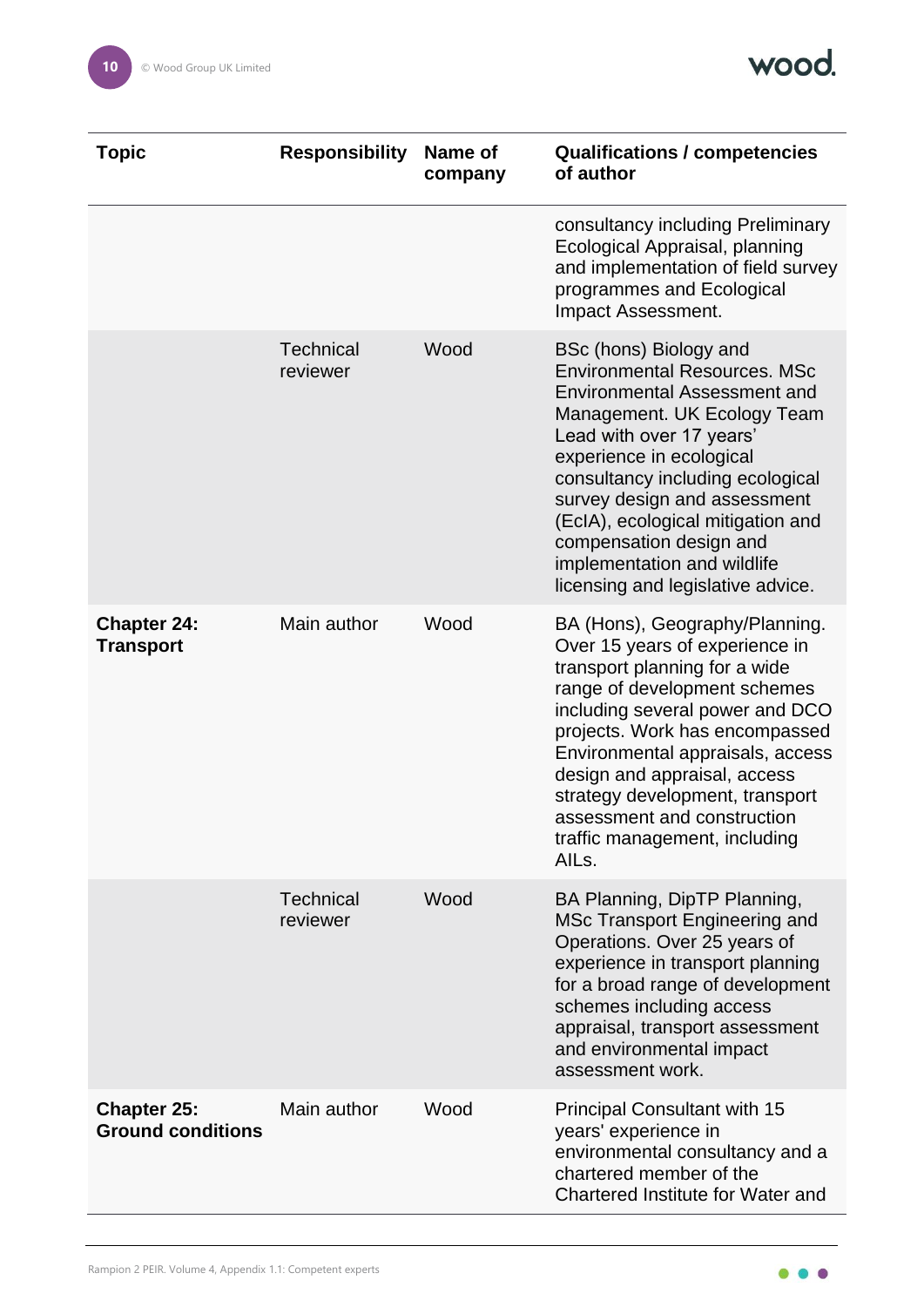

| <b>Topic</b>                                         | <b>Responsibility</b>        | Name of<br>company | <b>Qualifications / competencies</b><br>of author                                                                                                                                                                                                                                       |
|------------------------------------------------------|------------------------------|--------------------|-----------------------------------------------------------------------------------------------------------------------------------------------------------------------------------------------------------------------------------------------------------------------------------------|
|                                                      |                              |                    | Environmental Management.<br>Technical background focused on<br>environmental risk management,<br>ground investigation and<br>remediation and environmental<br>impact assessment.                                                                                                       |
|                                                      | Sub-author                   | Wood               | Senior Consultant with 15 years'<br>experience in environmental<br>consultancy specialising in land<br>quality assessment for planning,<br>environmental impact<br>assessment, due diligence, and<br>environmental permitting. IEMA<br><b>Registered Environmental</b><br>practitioner. |
|                                                      | Technical<br>lead/reviewer   | Wood               | <b>Technical Director with over 25</b><br>years' experience in the<br>assessment and management of<br>environmental issues including<br>contaminated land, geology and<br>soils. IEMA Registered<br><b>Environmental Auditor.</b>                                                       |
| <b>Chapter 26:</b><br><b>Historic</b><br>environment | Main author                  |                    | BA, MA and MSc in archaeology.<br>Over 10 years' experience in the<br>UK historic environment sector,<br>as a field archaeologist,<br>geophysical surveyor, researcher<br>and consultant.                                                                                               |
|                                                      | <b>Technical</b><br>reviewer |                    | BA in archaeology. 30 years of<br>experience working in the UK<br>historic environment sector as a<br>field archaeologist and consultant.                                                                                                                                               |
| <b>Chapter 27: Water</b><br>environment              | Main author                  | Wood               | BSc Geography. Over 3 years'<br>experience in flood risk<br>assessment and hydraulic<br>modelling.                                                                                                                                                                                      |
|                                                      | <b>Technical</b><br>reviewer | Wood               | <b>BSc Meteorology and Physical</b><br>Oceanography. Over 15 years'<br>experience in flood risk<br>assessment and sustainable<br>drainage.                                                                                                                                              |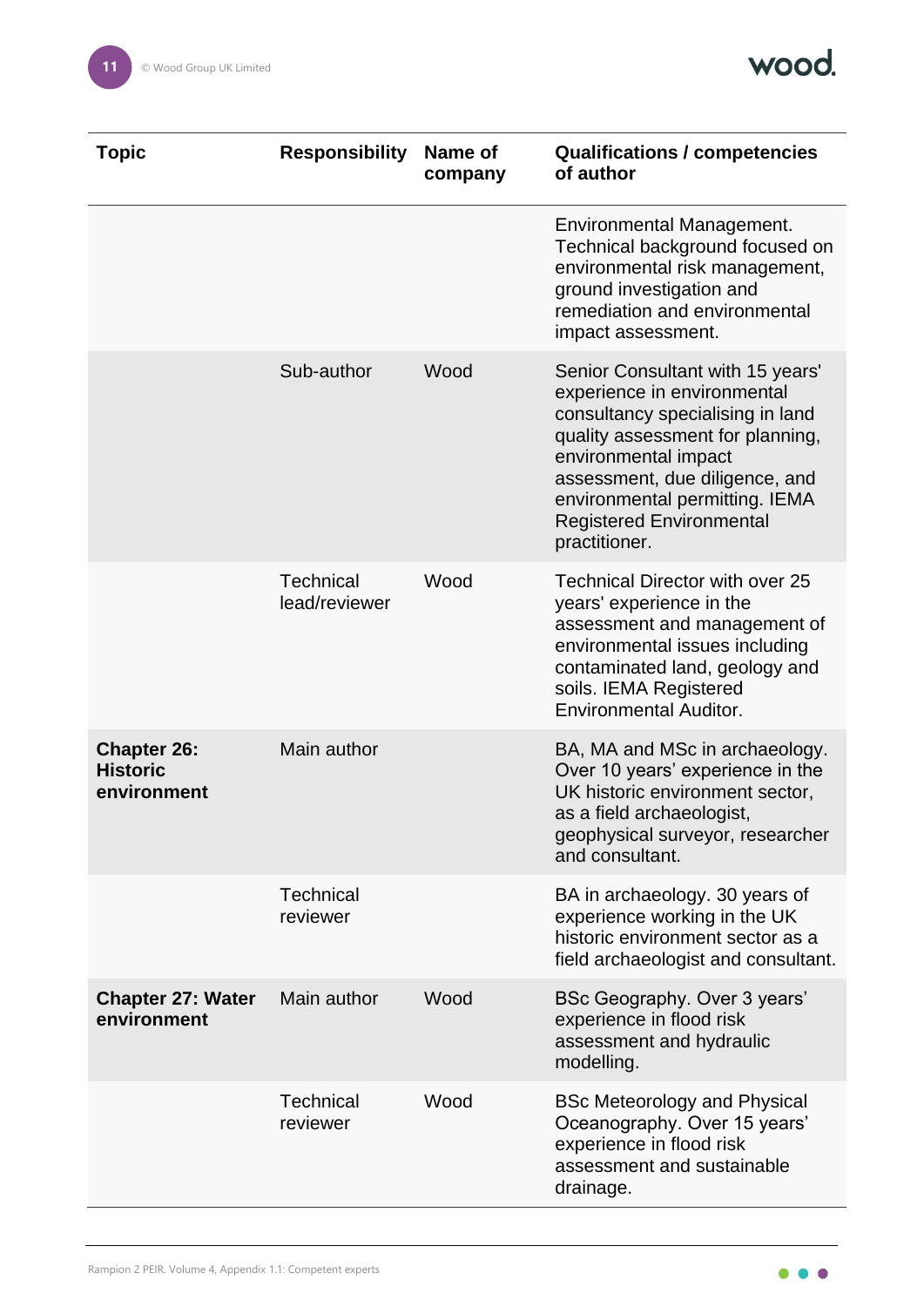

| Topic                                                           | <b>Responsibility</b>        | Name of<br>company | <b>Qualifications / competencies</b><br>of author                                                                                                                                                                                                                                                  |
|-----------------------------------------------------------------|------------------------------|--------------------|----------------------------------------------------------------------------------------------------------------------------------------------------------------------------------------------------------------------------------------------------------------------------------------------------|
| <b>Chapter 28: Major</b><br>accidents and<br>disasters          | Main author                  | Wood               | MChem in Chemistry, Chartered<br><b>Environmentalist and Chartered</b><br>Chemist. Over 7 years'<br>experience in risk assessment of<br>Major Accidents.                                                                                                                                           |
|                                                                 | <b>Technical</b><br>reviewer | Wood               | <b>BSc in Physics and Chartered</b><br>Physicist. Over 30 years'<br>experience in risk assessment of<br>Major Accidents.                                                                                                                                                                           |
|                                                                 | Main author                  | Wood               | <b>BSc Biology. Associate Director</b><br>with 20+ years environmental<br>consultancy experience across<br>utility (energy, water) and wide<br>range of sector, delivering<br>expertise in sustainability,<br>compliance and management<br>systems, climate risk, reporting,<br>KPI <sub>s</sub> . |
| <b>Appendix 5.2:</b><br>Greenhouse gas<br>assessment            | Author                       | Wood               | <b>MSci Natural Sciences, PhD</b><br>Paleoclimate and Geochemistry.<br>2 years of experience in<br>environmental consultancy<br>including authoring climate<br>change (GHG assessments and<br>climate vulnerability) EIA<br>assessments.                                                           |
|                                                                 | <b>Technical</b><br>reviewer | Wood               | BSc (Hons) Biology, NEBOSH<br><b>National General Certificate,</b><br>Occupational Health and Safety,<br>25+ years of experience in climate<br>resilience and sustainability.                                                                                                                      |
| <b>Appendix 27.2:</b><br><b>Flood Risk</b><br><b>Assessment</b> | Main author                  | Wood               | BSc Geography. Over 3 years'<br>experience in flood risk<br>assessment and hydraulic<br>modelling.                                                                                                                                                                                                 |
|                                                                 | <b>Technical</b><br>reviewer | Wood               | <b>BSc Meteorology and Physical</b><br>Oceanography. Over 15 years'<br>experience in flood risk<br>assessment and sustainable<br>drainage.                                                                                                                                                         |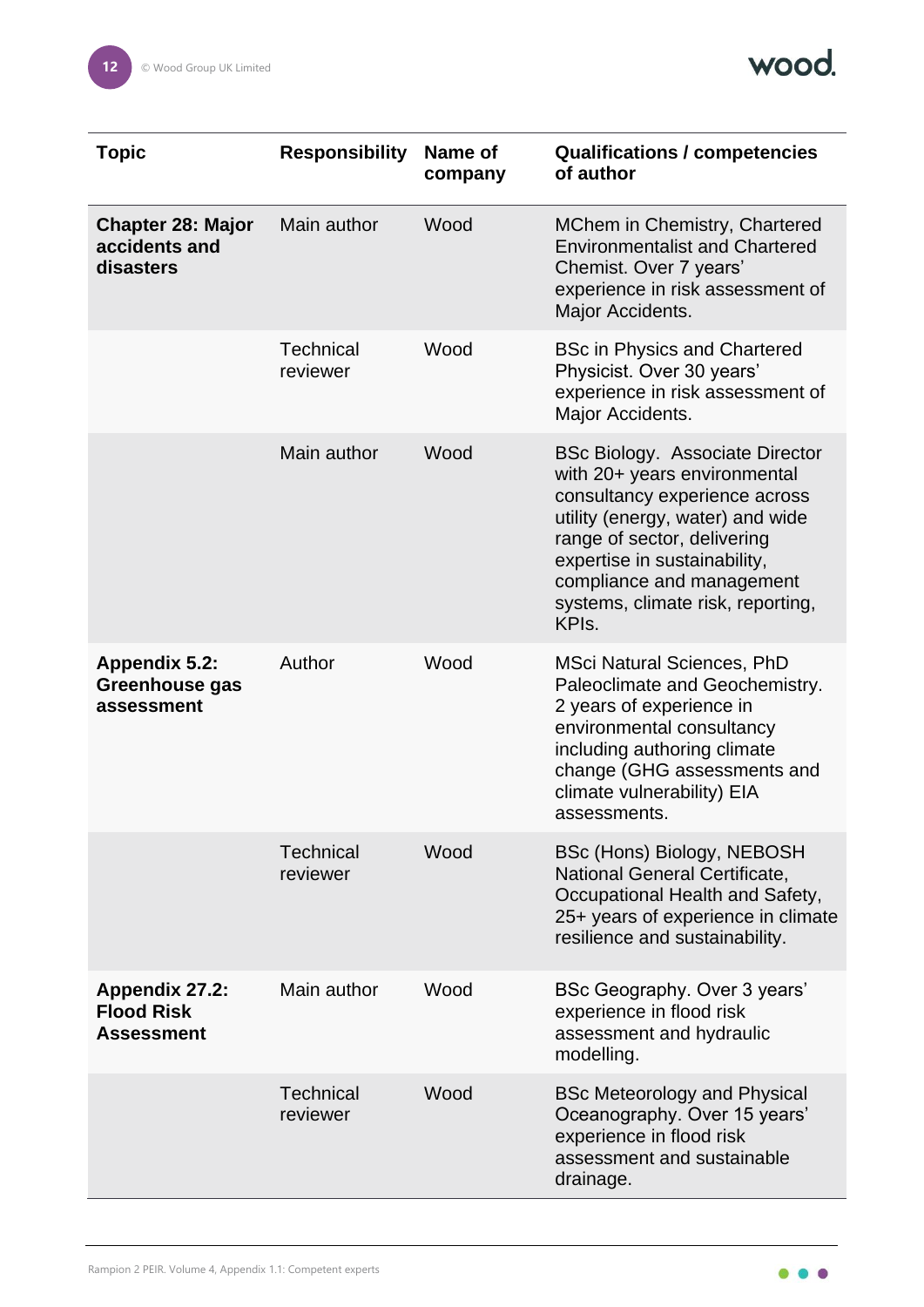

| <b>Topic</b>                                                                 | <b>Responsibility</b> | Name of<br>company        | <b>Qualifications / competencies</b><br>of author                                                                                                                                                                                        |
|------------------------------------------------------------------------------|-----------------------|---------------------------|------------------------------------------------------------------------------------------------------------------------------------------------------------------------------------------------------------------------------------------|
| <b>Appendix 11.1-3:</b><br><b>Marine Mammals</b><br><b>Technical Reports</b> | Main author           | <b>SMRU</b><br>Consulting | <b>BSc Hons Marine Biology, MRes</b><br>Marine Mammal Science, Seven<br>years' experience working in<br>marine mammal consultancy.<br>Specialises in impact<br>assessments and has been<br>involved in over 10 OWF EIAs in<br>UK waters. |
|                                                                              | Sub-author            | <b>SMRU</b><br>Consulting | BSc Marine Vertebrate Zoology,<br><b>MSc Marine Mammal Science.</b>                                                                                                                                                                      |
|                                                                              | Technical<br>reviewer | <b>SMRU</b><br>Consulting | <b>BSc Marine Geography, MRes</b><br>Marine & Fisheries Science, PhD<br>Marine Science. Seven years'<br>experience in environmental<br>consulting, five of which<br>specialised in marine mammals.                                       |